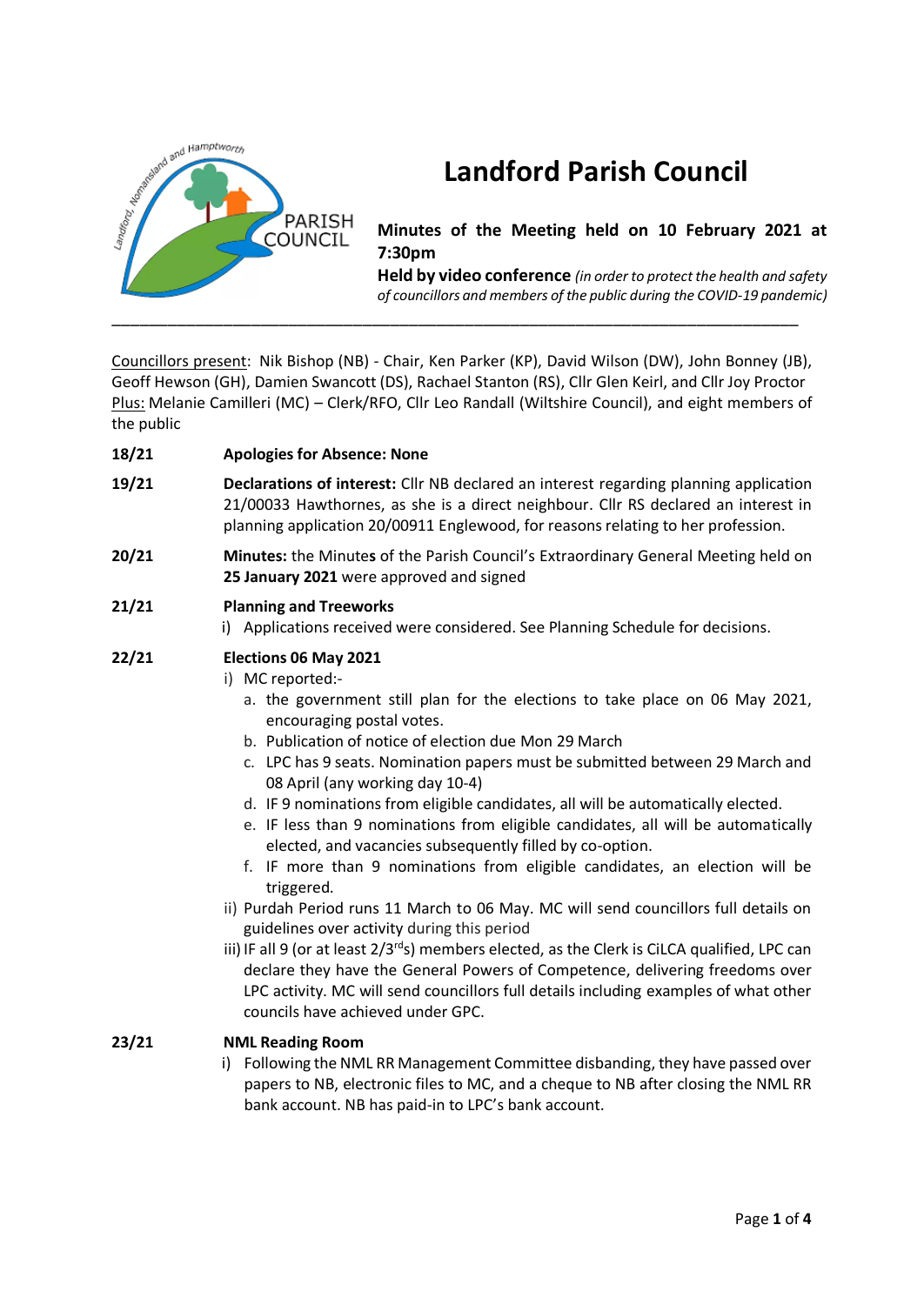LPC now need to assess status over:-

- Fire Inspection, fire extinguisher checks, and PAT Testing for insurance purposes
- Hand-over of Utility accounts
- CV19 compliance for the elections 06 May (as the facility is being used for the elections). Wiltshire Council carried out a Risk assessment 09 Feb – awaiting result.

#### **24/21 LPC's Comms**

- i) MC requested to produce Comms for the Noticeboards:
	- a. CV19
	- b. Meet the Council all to send their photos to MC
	- c. Update the 'Meeting dates' poster.
	- d. Social Media Policy comms
	- e. Elections 06 May 2021
	- f. Census 21 March 2021
- ii) NB proposed, seconded by DS and resolved unanimously to adopt the Social Media Policy circulated by MC. MC to publish on the website
- iii) MC to produce an article for Landford Parish Directory (by end Feb) on Helpful Planning Tips, plus how to contact LPC.

#### **25/21 Rec Grds – maintenance**

- i) NML Play Park/Rec Grd condition of concrete path: potential solutions and costs were discussed. It was unanimously agreed that further research and quotes were required given the steepness of the slope
- ii) NML Play Park: it was agreed to consider replacing the Adventure Trail equipment as well as the Toddler Climbing Frame. JB will send MC photos of equipment so that MC can approach Play Equipment suppliers with the view to acquiring ideas and quotes for replacements
- iii) Landford Rec Grd rotten Picnic Table: Cllr Dave Wilson and Cllr John Bonney delivered an update and recommendation for a replacement Picnic Table + fixing kit. It was unanimously agreed that MC should purchase the Clifton Bench (£518.70 excl VAT) + fixing kit (£46.32 excl VAT). MC to organise co-ordination of delivery from the supplier with Cllr JB.

#### **26/21 Vandalism of the Heritage Phone Box at Hamptworth**

- i) Public response has been in almost unanimously in favour of '*Save'*
- ii) MC has registered the claim with the insurance co who has confirmed LPC are covered (£250 excess). MC acquiring crime ref no from Salisbury Police
- iii) GH has identified potential replacements. It was agreed that GH should not secure any such replacement until such time the insurance co give the go-ahead to do so. Consideration to amount of deposit required to secure plus duration will hold to be established. MC to progress.
- iv) GH added that Green Hill Farm has offered to LPC their heritage phone box for free. After a short discussion, it was unanimously agreed to accept their kind offer with the view to locate in Landford (where the old BT phone box used to be sited). GH/GK to coordinate transportation and installation.
- **27/21 National Trust's Rangers are removing some sections of boardwalk (approaching end of their life) allowing access to the wetlands (New Road/Sherfield English Road):** It was unanimously agreed that MC should write to NT on behalf of LPC asking that they replace and maintain the sections which are removed.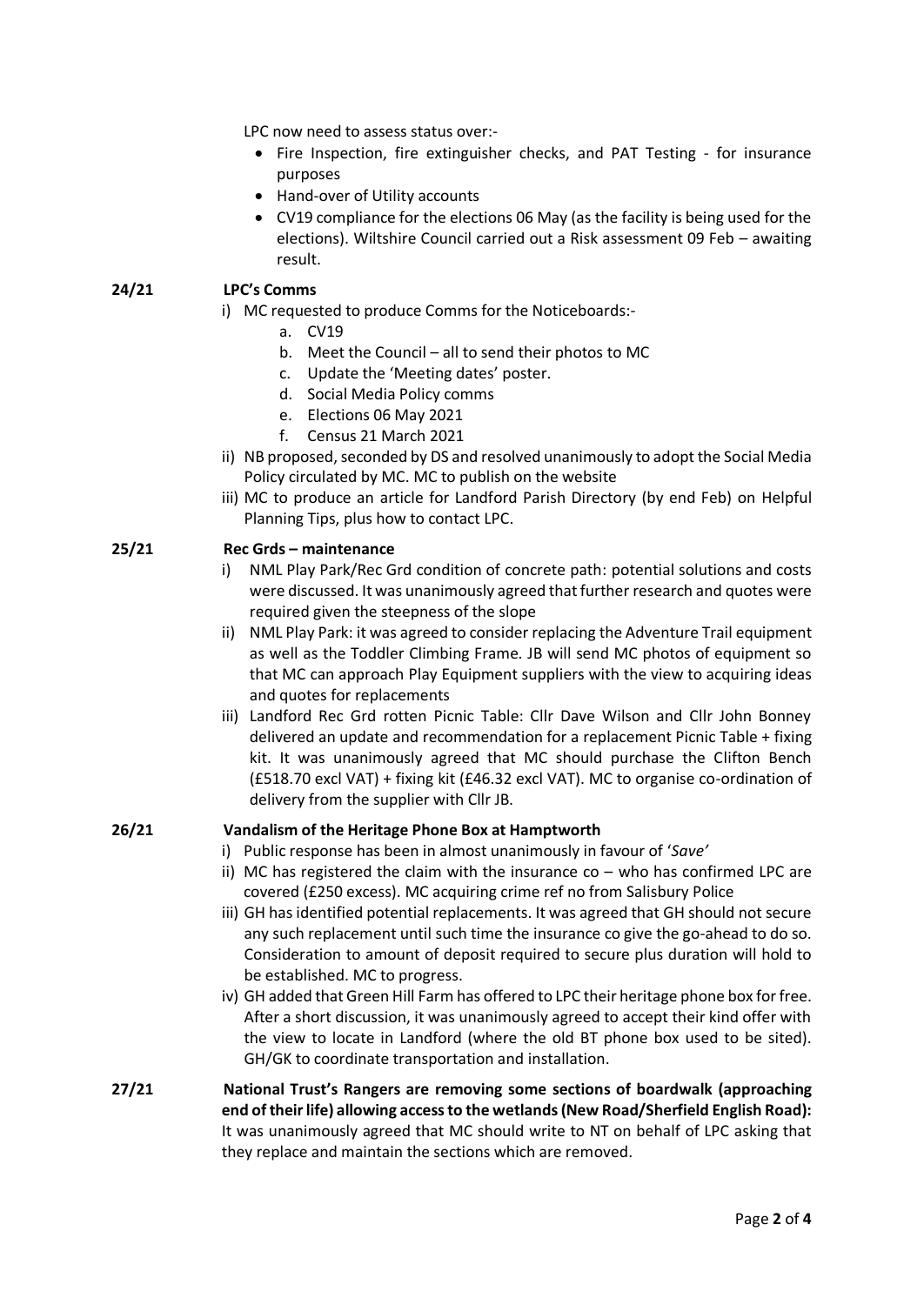## **28/21 Finance**

i) DW proposed, seconded by KP and resolved unanimously to approve the Cash Flow Report and authorise payments. DW and KP to authorise BACS payments raised online by MC and sign the cheque.

**Unity Trust Bank 03 Feb 2021: £62,569.62**

**Nationwide Business 95 day Saver 01 Nov 2020: £22,000.00**

| Payee                        | <b>Detail</b>                                        | Amount £ (incl<br>vat) | <b>Method</b> |
|------------------------------|------------------------------------------------------|------------------------|---------------|
| <b>Pennon Water Services</b> | <b>Water for Pavilion</b>                            | 2.50                   | DD.           |
| Suez                         | <b>NML Bin Collection</b>                            | 62.30                  | DD            |
| <b>M</b> Camilleri           | Monthly gross salary                                 | 1,650.88               | S/O           |
| 1&1                          | 50Gb email storage + website name renewal 2<br>vears | 6.00                   | DD            |
| Idverde                      | Landford Rec Grd bin emptying                        | 113.79                 | <b>BACS</b>   |
| Chris Penny                  | Hedge cutting Landford Rec Grd                       | 145.00                 | <b>BACS</b>   |
| <b>Craig Morris</b>          | Mole Man NML Rec Grd                                 | 35.00                  | <b>BACS</b>   |
| M Eastwood                   | <b>Grass cutting NML</b>                             | 375.00                 | 856           |
| M Camilleri                  | Office allowance + A4 paper                          | 15.70                  | <b>BACS</b>   |
|                              | Total debit                                          | £2,406.17              |               |

| <b>Receipts</b> | <b>Detail</b>       | Amount £  | Deposit Ref. |
|-----------------|---------------------|-----------|--------------|
| Cheque          | <b>NML RR Funds</b> | 7.855.63  |              |
|                 | Total credit        | £7,855.63 |              |

#### **29/21 To receive Councillors' Reports**

KP**:** Attended NFNPA NE Quadrant meeting 28 Jan: output circulated

DS: Progressing Youth Initiative discussions with Helen Robinson (Lead Education and Youth Officer for the NPA) and Karen Linaker (Wiltshire Council Community Engagement Manager) with a focus on supporting deprived families. Discussions exploring the idea for LPC to act as a 'bridge' for the distribution of funding from NPA and Wiltshire Council (SWAB). Further details at the March Meeting.

#### **30/21 To receive a report from Councillor Leo Randall (Wiltshire Council)**

Is conducting an orderly retirement. He will bring along his successor to the March meeting and make introductions.

#### **31/21 Correspondence, AOB, and any urgent matters**

- i) Parish Steward schedule: 17 Feb, 17 March, 15 April
- ii) Wiltshire Council's Local Plan and Gypsy and Travellers Plan consultations:
	- a. future development including housing, infrastructure and land for employment may be built in your area in the next 15 years
	- b. develop planning policies to help tackle climate change
	- c. allocate land for travellers in sustainable locations to meet their permanent and temporary accommodation needs up until 2036
- iii) Census 2021. Arrangements to promote within the community discussed agreed by FB (DS) and Noticeboards/website (MC)
- iv) NALC announcement: MC reported that the government have no plans to extend remote meetings regulations beyond 07 May 2021 – meaning physical Parish Council meetings to resume w.e.f 12 May 2021. Considerations to:-
	- Potential to hold the April meeting at the end of April